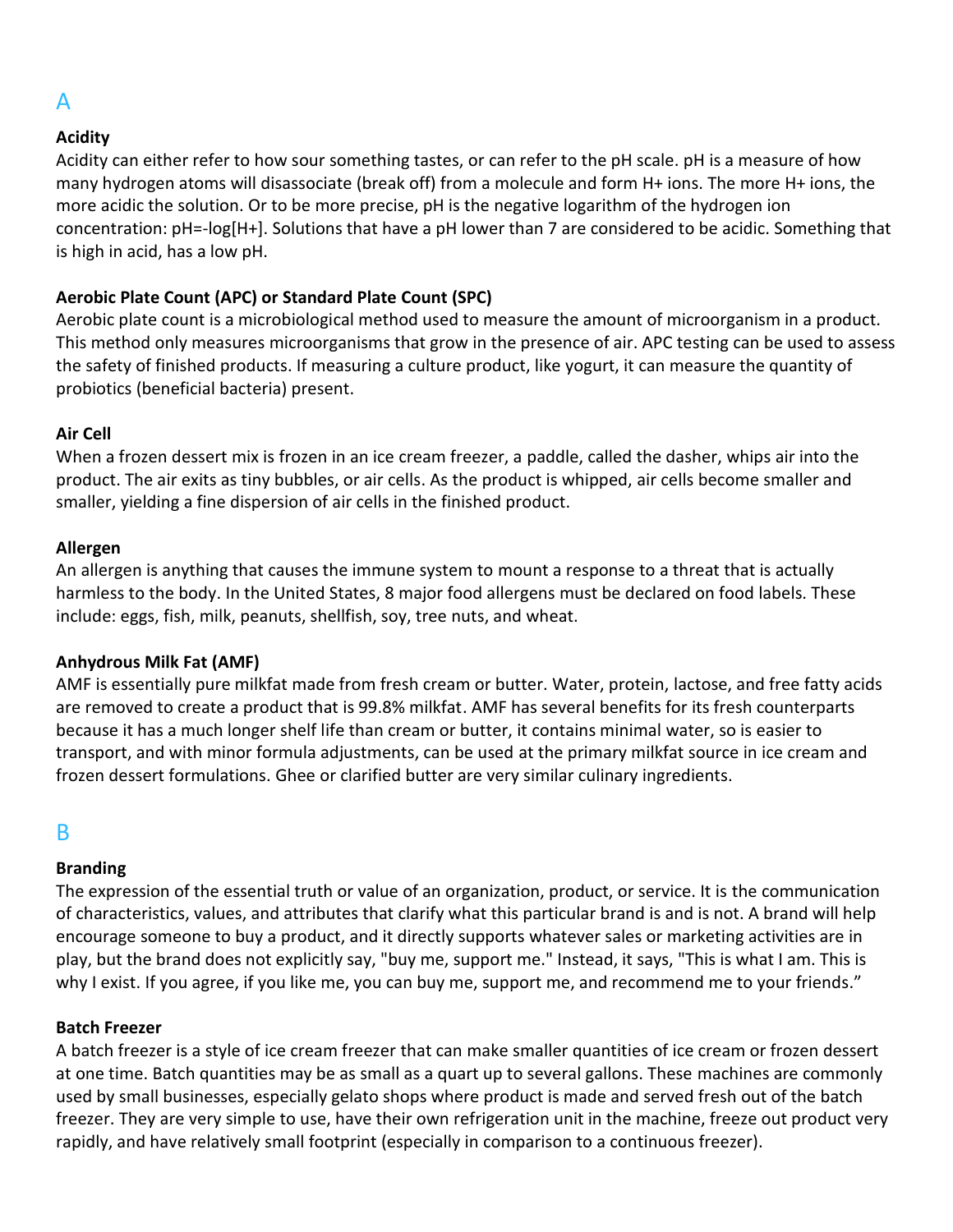## **Batch Pasteurization (Low Temperature Long Time Pasteurization- LTLT)**

See also *Pasteurization.* This is gentle heating method that protects the flavor and physiochemical properties of the product, while still eliminating pathogenic microorganisms and reducing spoilage microorganism load. For ice cream and frozen dairy dessert mixes, the product must be heated to 155°F (68°C) for 30 minutes.

#### **Bulky Flavoring**

Bulky flavorings are defined in [21CFR135.110](https://www.accessdata.fda.gov/scripts/cdrh/cfdocs/cfcfr/CFRSearch.cfm?fr=135.110) as cocoa, chocolate, nuts, fruit, dried fruit, and fruit juice. When added to ice cream, the solids from these ingredients may be multiplied by a set reduction factor in order to accommodate the requirements of the standard of identity as well as the usage level of the bulky flavoring.

#### **Butter**

Butter has a legal standard of identity in the United states, found here: [21CFR101.67.](https://www.accessdata.fda.gov/scripts/cdrh/cfdocs/cfcfr/CFRSearch.cfm?fr=101.67) Butter is usually made from cream and must contain at least 80% milkfat.

### **Buttermilk**

Buttermilk is a byproduct of the butter making process. As cream is churned and the fat coalesces, the liquid portion of the cream is excluded from the fat network that is formed. This ingredient is full of functional ingredients, such as phospholipids and many other components from the native milk fat globule membrane. Because of these functional molecules as well as other nonfat milkfat solids, buttermilk is a great ingredient for ice cream and frozen dairy desserts. This kind of buttermilk is not the cultured buttermilk you find in the grocery store. That is a wholly different product that is not commonly used in frozen dessert mixes.

#### **Butter oil**

Butter oil is a concentrated milkfat ingredient very similar to anhydrous milkfat. It must contain at least 99.3% milkfat.

# $\mathsf{\Gamma}$

## **Cacao**

Theobroma cacao or cocao tree produces the much loved cocoa pod from which chocolate, cocoa butter, and cocoa powder are made. For a summary of cocoa and chocolate processing, follow this link: [https://youtu.be/](https://youtu.be/-5U6xMoL0Ls) 5U6xMoLOLs. For a history lesson, click here: [https://youtu.be/ibjUpk9Iagk.](https://youtu.be/ibjUpk9Iagk)

Chocolate and cocoa have standards of identity in the United states, found here: [21CFR136.](https://www.accessdata.fda.gov/scripts/cdrh/cfdocs/cfcfr/CFRSearch.cfm?CFRPart=163) If a product that contains chocolate or cocoa falls outside of the standard of identity, it cannot be called by those names. You may see terms such as compound coating, chocolaty coating, fudge, chocolate flavored, etc that signal the product is not legal chocolate.

## **Clean in Place (CIP)**

This is method of cleaning where a piece of equipment can be sanitized without taking it apart. Many pieces of equipment have a very intentional sanitary design that insures all parts of the interior are completely cleaned and can handle elevated time and temperatures and chemical detergents.

## **Clean Out of Place (COP)**

This method of cleaning requires equipment to be taken apart and cleaned in a designated area, often called a COP tank.

#### **Coliform Bacteria**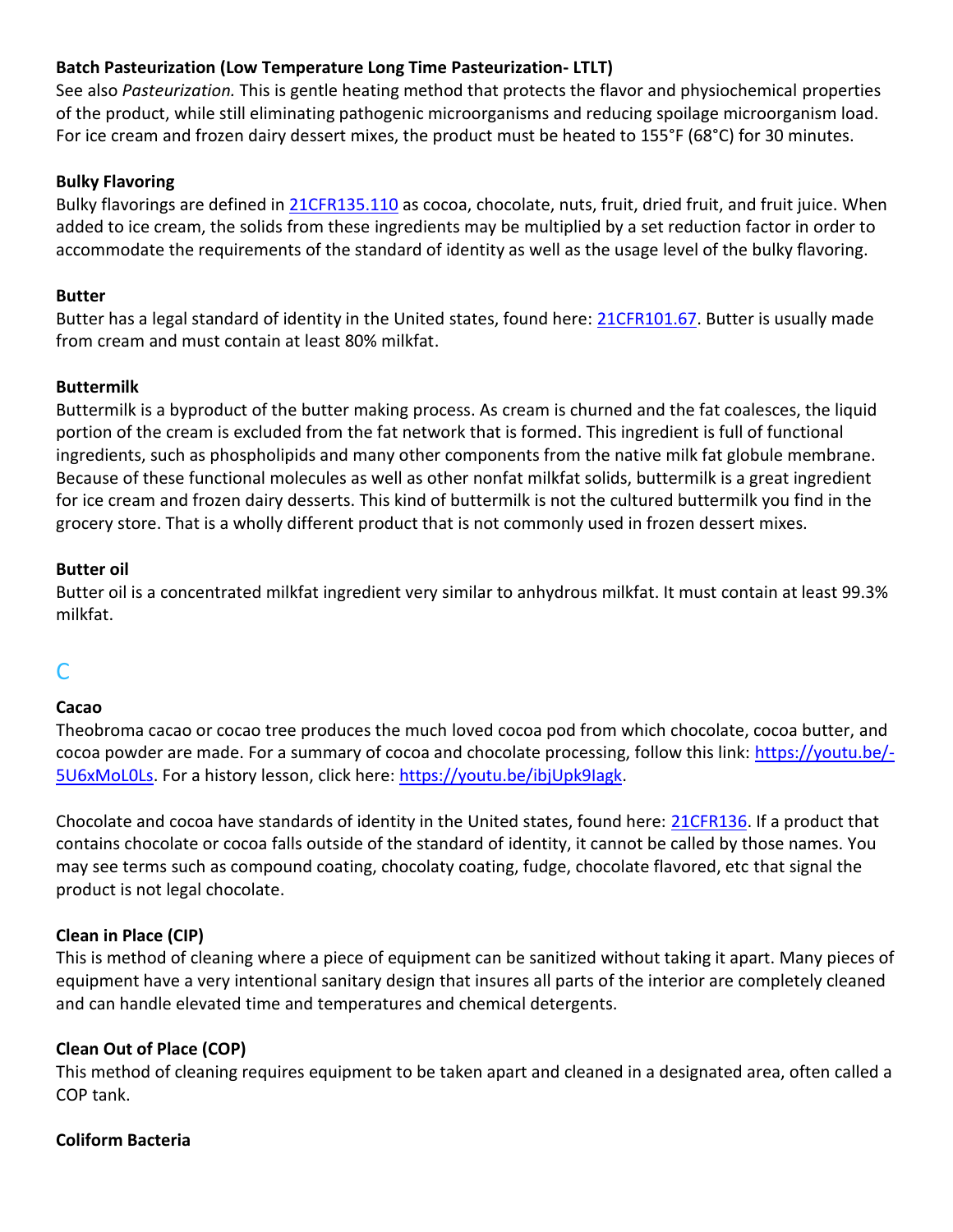Coliform bacteria are microorganism that are found naturally in the environment and especially in fecal material. While most coliform bacteria do not cause illness they are an indicator of contamination. Checking for coliform bacteria is a standard practice in manufacturing to insure the safety of the environment and the finished food products.

### **Continuous Ice Cream Freezer**

Continuous ice cream freezers are often use for large scale manufacture of frozen desserts. Frozen dessert mix is continually pumped to the back of the freezer barrel, moved forward by an auger, concomitantly being whipped and frozen until it reaches the front of the barrel as the finished frozen dessert and pumped to the filler line. These types of freezers can process hundreds of gallons of frozen desserts an hour.

## **Critical Control Point (CCP)**

A critical control point, or CCP, is a step in a processing procedure that is identified was being essential to prevent, eliminate, or reduce a hazard (physical, chemical or microbiological). For example, in ice cream making, pasteurization of ice cream mix is a critical control point, because this step insures that pathogenic bacteria have been destroyed. Determining CCP's is an important part of creating an effective HACCP/HARPC plan.

### **Certified Humane Cage-Free**

This standard ensures that laying hens have wholesome, nutritious food, access to clean water, and adequate space to engage in normal behaviors, among other criteria crafted by veterinary professionals. For more information follow this link: [https://certifiedhumane.org/makes-certified-humane-cage-free-eggs-different-cage-free](https://certifiedhumane.org/makes-certified-humane-cage-free-eggs-different-cage-free-eggs/)[eggs/.](https://certifiedhumane.org/makes-certified-humane-cage-free-eggs-different-cage-free-eggs/)

### **Coagulation**

In food systems, coagulation usually refers to the denaturation and binding of proteins that leads to clumping. This process is exploited in cheese making, when enzymes are added to cause casein proteins to clump together and separate from the whey. This can also happen unintentionally when a substance is exposed to extremes in temperature, pressure, acidity, or ionic strength.

#### **Co-branding**

Co-branding involves partnering with successful branded companion products for increase product awareness. There has been an increase in the number of new ice cream products that use ingredients from well-known candy, cookie, fruit, and flavoring manufactures. In particular, novelty manufacturers have placed a strong emphasis on co-branding with popular candy flavors. And, some ice cream manufacturers have teamed up in recent years with popular coffee and chocolate brands to create "ultra-premium" products. Market signs indicate that this trend will continue to be important in the future.

## D

## **Destabilization of Fat- see partial coalescence**

## **Dextrose Equivalents**

Dextrose equivalents (DE) is a measure of how many reducing sugars are present in a glucose syrup ingredient (corn syrup, tapioca syrup, etc). Glucose syrups are produced by treating food starch, like corn starch, with enzymes that breakdown long chain starch molecules into shorter starch chains, maltose, and glucose. The more breakdown that occurs, the higher the DE of the resulting syrup. Corn syrup is a common ingredient in ice cream formulations because it increases mix viscosity, yields a pleasant chew to the ice cream, and improves melt resistance, among other benefits.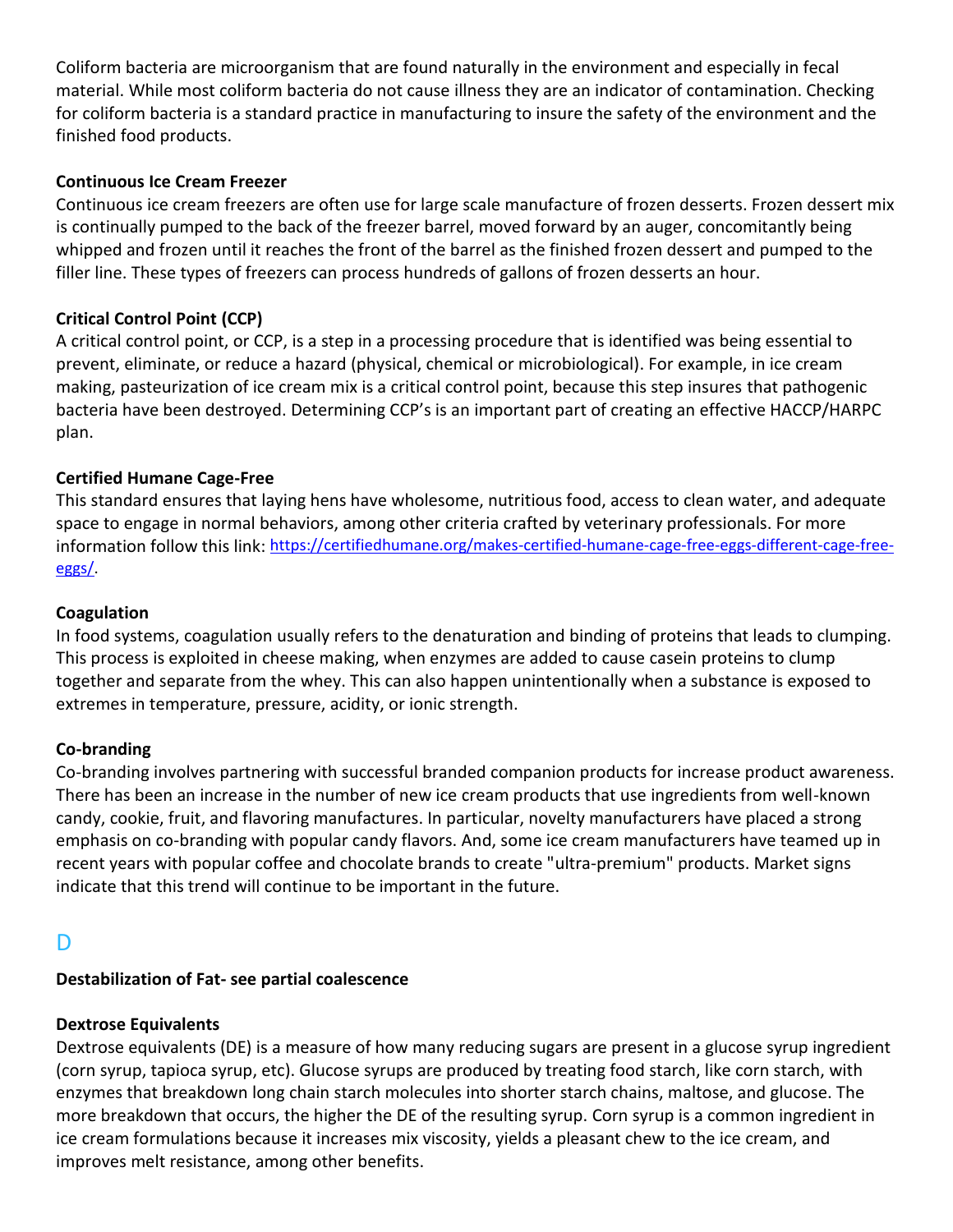#### **Draw Temperature**

Draw temperature is the temperature at which a frozen dessert is extruded from an ice cream freezer. The lower the draw temperature, the longer the churn time and more ice has formed in the product. Optimal draw temperature is dependent on what the packaging configuration is, what the filling equipment can handle, and what yields the best product quality. For example, if a standard ice cream is being filled into pints (product needs to be able to fill from the bottom to the top of the container without voids), the draw temperature will be warmer than if that same ice cream is being made into a sandwich (ice cream needs to be able to hold its shape while being sandwiched between wafers and then wrapped individually).

### **Defects and Descriptors**

Understanding sensory attributes and descriptors can be extremely helpful in developing new products, sourcing alternative ingredients, judging competitor products, and enjoying frozen desserts. Good resources to understand common attributes and defects can be found here: [Chapter 10: Ice cream and related products](http://80.191.248.6:8080/dl/The%20Sensory%20Evaluation%20of%20Dairy%20Products-Springer-Verlag.pdf) <https://www.uoguelph.ca/foodscience/book/export/html/1752>

## E

## **Emulsion**

An emulsion is a mixture of two or more components that are typically immiscible (don't mix together) but are brought together by an emulsifier (see definition below) and some elbow grease- vigorous mixing or homogenization. Emulsions are characterized by a continuous phase and a discontinuous or dispersed phase.

There are two main types of emulsions, oil in water and water in oil emulsions. Oil in water emulsion: The oil is the dispersed phase and the water is the continuous phase. Examples include, whole milk, vinaigrette salad dressings, and ice cream.

Water in oil emulsion: The water is the dispersed phase and the oil is the continuous phase. Examples include butter and margarine.

For more information, follow this link: [https://www.ift.org/news-and-publications/food-technology](https://www.ift.org/news-and-publications/food-technology-magazine/issues/2013/august/columns/processing-1)[magazine/issues/2013/august/columns/processing-1](https://www.ift.org/news-and-publications/food-technology-magazine/issues/2013/august/columns/processing-1)

## **Emulsifier**

Emulsifiers are molecules that are amphiphilic, or have parts that like to associate with the water (aqueoushydrophilic) phase and parts that like to associate with the oil (lipid- lipophilic or hydrophobic) phase. These unique molecules have the ability to reduce the energy or surface tension between immiscible components. Lecithin, mono and diglycerides, polysorbate 80, tweets, spans, and proteins are all able to act as emulsifiers. They can also improve whippability in ice cream during freezing, as well as produce a smoother and drier body upon extrusion.

## F

## **Foam**

A foam is very similar to an emulsion, in that it is a mixture of two substances, where one is the dispersed phase and one is the continuous phase. In the case of a foam, a gas is dispersed in a liquid or solid continuous phase. Ice cream is a foam, because it contains a fine dispersion of air bubbles suspended in a frozen solid matrix.

#### **Freezing Point Depression**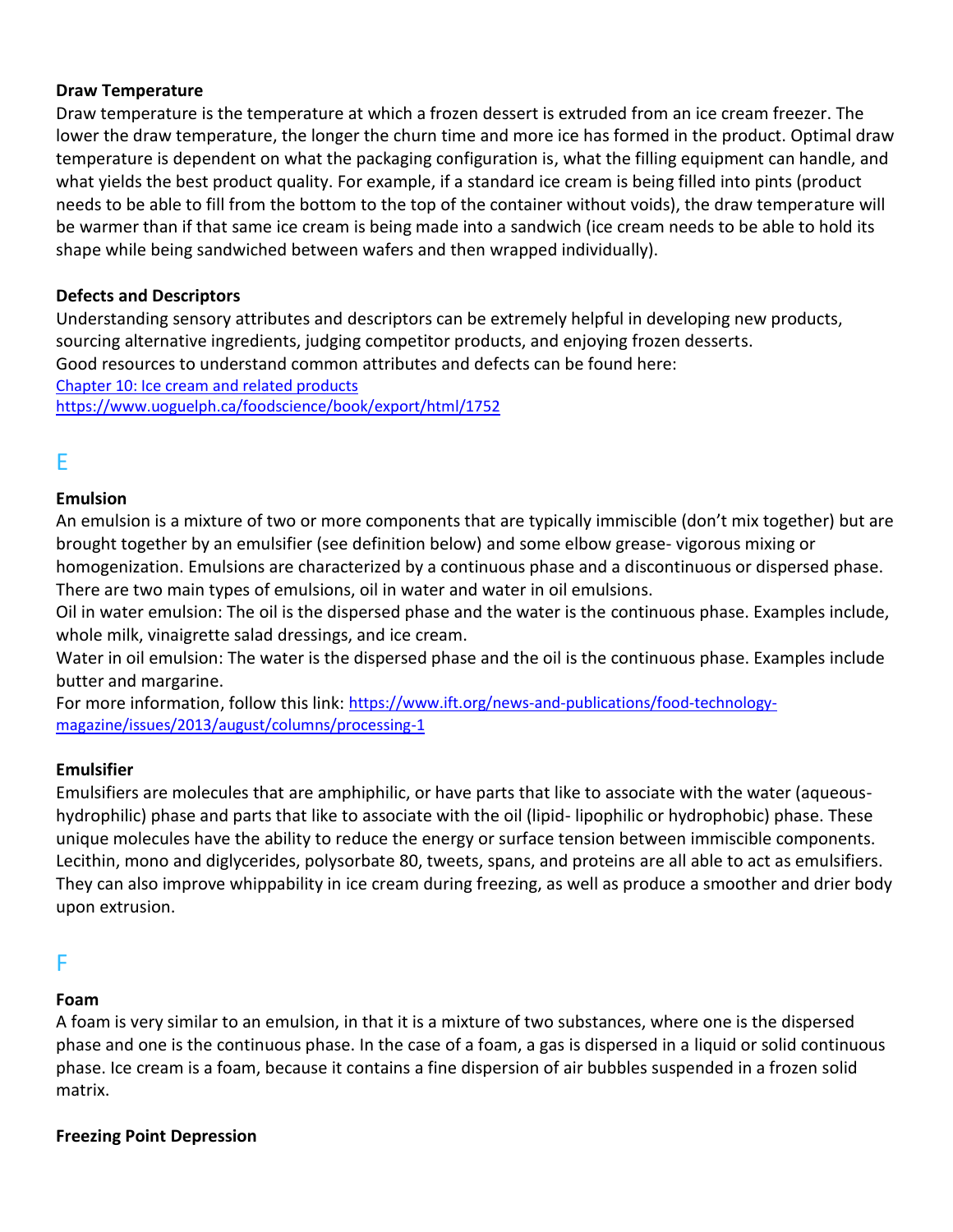Pure water typically begins to freeze 32°F (0°C). There are certain small molecules, that when in solution, can lower the temperature at which freezing begins. Sugars, salts, alcohols, and acids can depress the freezing point. This phenomenon is frequently exploited during the winter when roads are salted to prevent icy surfaces or in ice cream so the product is still scoopable out of the freezer.

## **FDA (Food and Drug Administration)**

FDA is an agency within the United State Department of Health and Human Services. FDA is responsible for protecting public health by assuring the safety, efficacy, and security of human and veterinary drugs, biological products, medical devices, cosmetics, products that emit radiation, and our nation's food supply.

## **Frozen Custard**

Frozen custard also has a legal standard of identity in the US, found here: [21CFR135.110.](https://www.accessdata.fda.gov/scripts/cdrh/cfdocs/cfcfr/CFRSearch.cfm?fr=135.110) It follows the same standards as ice cream but with the addition of also containing at least 1.4% egg yolk solids. Traditionally, frozen custard has lower overrun (less air whipped into the product), which creates a distinctly dense, creamy texture.

## **Frozen Aerated Dessert**

A frozen aerated dessert is any product that is frozen using a batch or continuous ice cream freezer. It encompasses standard of identity ice cream, frozen dairy desserts, plant based desserts, water ices, sherbets, custards, sorbets, and all types of novelties.

## **Frozen Yogurt**

Unlike ice cream or low fat ice cream, frozen yogurt is made with cultured milk rather than fresh. The bacterial cultures in the yogurt provide a tangy flavor and thick texture. The thickness of yogurt provides a creamy texture without a high fat content. Fat and sugar contents of frozen yogurt vary widely brand to brand. Frozen yogurt became popular in the United States as a low-fat alternative to ice cream during the latter part of the 20th century.

# G

## **GMO (genetically modified organism)**

An organism whose genetic material has been altered using genetic engineering techniques. Organisms that have been genetically modified include micro-organisms such as bacteria and yeast, insects, plants, fish, and mammals. GMOs are also widely used in scientific research and to produce goods other than food.

## **Gelato**

[Gelato](https://www.thespruceeats.com/whats-the-difference-between-gelato-and-ice-cream-909197) is the Italian word for ice cream, but it differs in distinct ways from the legally defined ice cream found in the United States. Gelato formulas typically contain 4-8% milkfat, ~7% nonfat milk solids, and 12-16% sugar. Gelato formulas almost never contain eggs and if served fresh, stabilizers and emulsifiers are rarely used. The freezing process is also different as less air is whipped in, typically 50% overrun or less. This creates a very dense product. Because of the low overrun, gelato is a great canvas for intense flavoring. Classic flavors include hazelnut, pistachio, chocolate, vanilla, and stracciatella (sweet cream gelato with chocolate flakes). The most traditional gelatos are frozen out in batch freezers on a small scale, so that product can be extruded into shallow pans and served immediately in a semi-frozen state. This means serving temperature is much warmer than ice cream, which naturally enhances flavor intensity and sweetness.

## **Granita**

[Granita](https://en.wikipedia.org/wiki/Granita) originates from the island of Sicily. It is an icy frozen dessert made with sugar, water, and a flavorful liquid, such as fruit juice or puree, coffee, liquor, etc. Large ice crystals are allowed to form during the freezing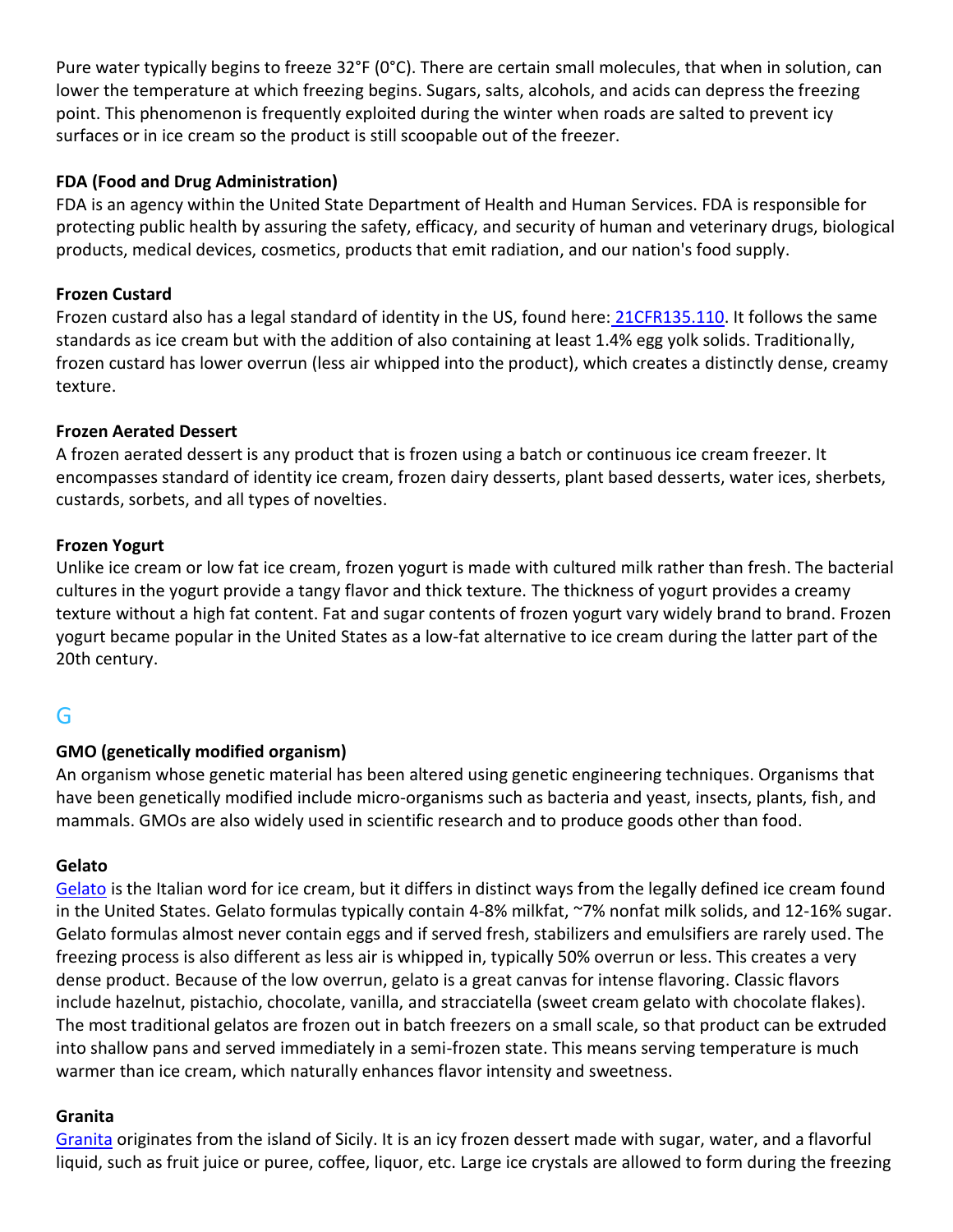process, yielding the characteristic course texture. The coarse texture defines a granita, making it distinctly different from sorbet or Italian Ice.

# H

## **HACCP (Hazard Analysis Critical Control Points)**

[HACCP](https://www.fda.gov/food/hazard-analysis-critical-control-point-haccp/haccp-principles-application-guidelines#princ) is a program originally created in the 1960's between NASA and Pillsbury in order to create safe food products for space missions. HACCP is a preventative focused program that is designed to assess food safety risks (biological, chemical, and physical), identify critical risk areas, implement interventions to mitigate risks, and establish record keeping procedures to insure and document compliance. The goal is to focus on addressing risk areas during processing in order to prevent and reduce risk of recalls of finished product.

## **HARPC (Hazard Analysis and Risk-Based Preventive Controls)**

[HARPC](https://en.wikipedia.org/wiki/Hazard_analysis_and_risk-based_preventive_controls) is the next generation of HACCP and is part of the Food Safety Modernization Act of 2011. HARPC differs from HACCP in several ways. There is a greater focus on implementing science and evidence based interventions and protocols, having trained people responsible for the plan and more frequent reviews, vetting individual suppliers and ingredients, defense against intentional adulteration, and emphasizing prevention as much as possible.

### **High intensity sweeteners (see nonnutritive sweeteners)**

## **High Temperature Short Time- HTST- Pasteurization**

HTST pasteurization is a continuous method of pasteurization that allows thousands of gallons of mix to be processed in rapid succession. Legal HTST pasteurization requires a frozen dessert mix to be heated to 175°F (79°C) for 25 seconds or to 180°F (82°C ) for 15 seconds. This is accomplished by using a multi-section plate and frame heat exchanger where a series of stainless steel plates are compressed together with either a heating or cooling medium on one side. This system allows for rapid and efficient heat exchange.

## **Hydrocolloids**

[Hydrocolloids](https://pubs.rsc.org/en/content/chapterhtml/2019/bk9781788012164-00001?isbn=978-1-78801-216-4) are "water-soluble polymers that contribute viscosity and gelation in solution." They are often polysaccharide molecules that have unique water binding abilities that can increase viscosity at low usage rates, stabilize emulsions, and some can slow ice recrystallization in frozen desserts. This is a class of highly functional ingredients that include guar gum, locust bean gum, cellulose gum, and carrageenan to name a few. Each has their own unique structure and function and are often used in combination to achieve a desired functionality.

#### **Heat Shock**

Heat shock is what a frozen dessert experiences when there are fluctuations in storage temperature. As the temperature increases the smallest ice crystals melt, when the temperature drops, that now liquid water will then collect into existing ice crystals that didn't melt and refreeze. Overtime with many temperature fluctuations, the average size of the ice crystals grow larger and larger causing an icy defect in the frozen dessert.

## **HFCS (high fructose corn syrup)**

High fructose corn syrup is a sweetener derived from corn. It's made the same way as corn syrup, except that the initial enzyme treatment is allowed to proceed until the starch has been completely hydrolyzed into a glucose syrup. That syrup is then treated with another enzyme called glucose isomerase, which converts the glucose molecules into fructose. HFCS has a few functional differences from sucrose, such as, fructose is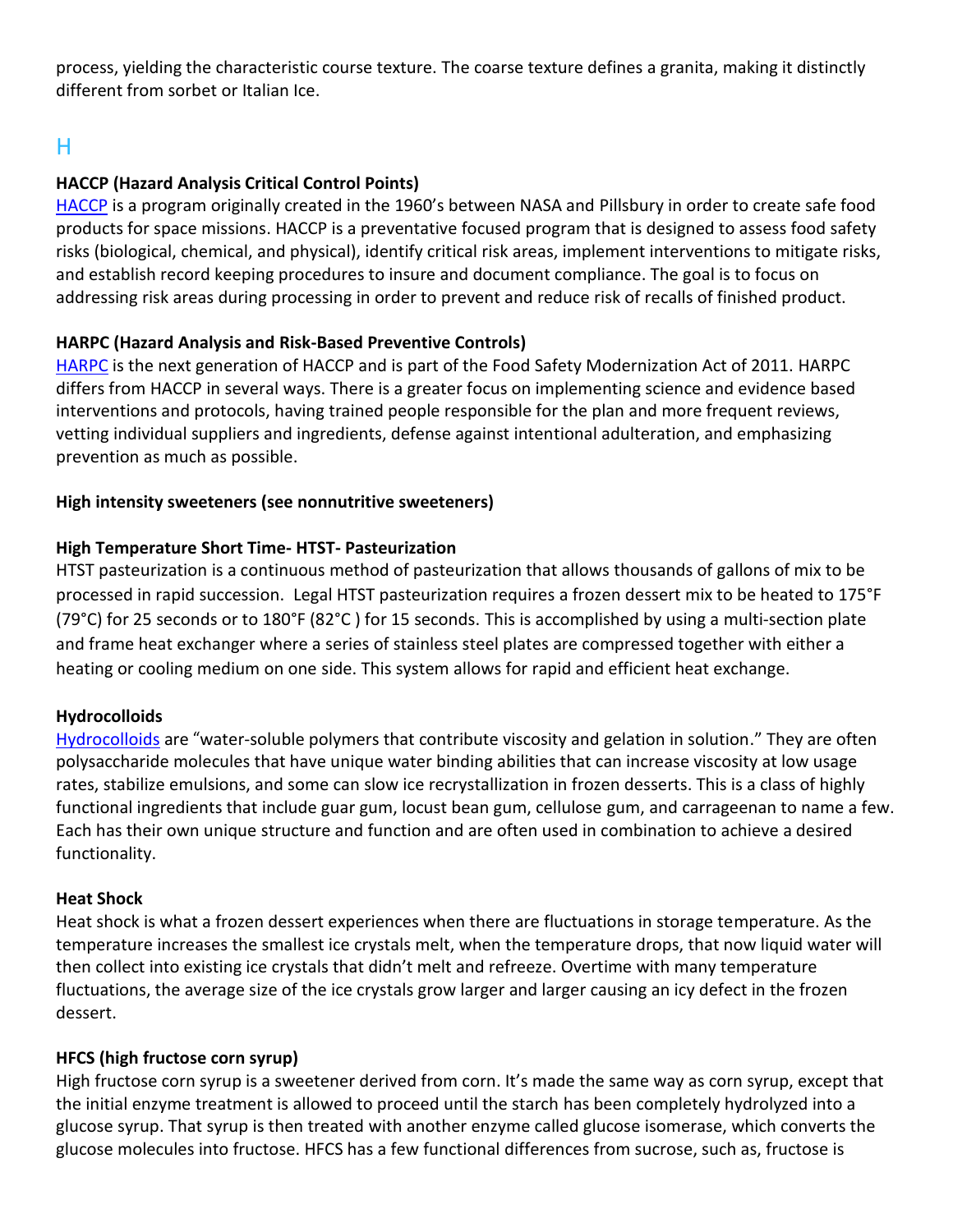sweeter than sucrose, so less is needed to achieve the same sweetness impact, it depresses freezing point more efficiently than sucrose because of its low molecular weight, and is a very cost effective ingredient.

### **Homogenization**

Homogenization is the process of uniformly distributing particles or components within a liquid when at least one of the components is not soluble in the other. For example, homogenization is used to reduce the fat droplet size of the milkfat in an ice cream mix in order to create a stable emulsion that resists creaming or separation. Homogenizers used in ice cream or frozen dessert processing are made up of two stages, or sections. Pressure is applied to the stage, which forces the liquid mix through a small opening, this causes violent cavitation, which disrupts the large fat droplets, forming a smaller, finer dispersion of droplets.

### **Hawaiian Shave Ice**

[Hawaiian Shave Ice,](https://en.wikipedia.org/wiki/Shave_ice) not to be confused with shaved ice, is a distinct product. It is made by finely shaving ice off an ice block, rather than crushed ice, so the "snow" is very fine in texture. It's flavored by adding syrups or fruit juice on top. Many shave ice stands will add a scoop of ice cream under the mound of snow. Make sure to ask for a snow cap, or a drizzle of condensed skim milk to finish off your genuine Hawaiian shave ice.

## I

### **Ice Crystals**

Water is frozen into ice crystals when a dessert mix is processed in an ice cream freezer. As the mix is cooled and frozen by the refrigerant surrounding the barrel, the dasher scrapes off the newly formed ice from the surface. This rapidly removes heat from the mix and allows of quick freezing of the dessert, which keeps ice crystals small.

## **Inclusion (also called particulates)**

This is the industry term used for particulates or chunks added to frozen desserts. This includes, cookie dough, chocolate chunks, strawberry pieces, peanut butter cups, and nuts of all kinds, to name a few. Inclusions are added to the frozen dessert after it exits the ice cream freezer using a special piece of equipment called an ingredient or fruit feeder. This device doses inclusions in at a steady rate and then blends them into frozen dessert for uniform distribution.

#### **Ice Cream**

In the United States, ice cream had a legal definition, found here: [21CFR135.110.](https://www.accessdata.fda.gov/scripts/cdrh/cfdocs/cfcfr/CFRSearch.cfm?fr=135.110) Ice cream is a frozen dairy dessert that contains at least 10% milkfat, 20% total milk solids (including milkfat and nonfat milk solids), and ~36% total solids (including milk solids, sweetener solids, and other safe and suitable ingredients). Ice cream is a whipped product and may have up to 50% of its volume as air (100% overrun).

There are some quality superlative gradations that exist that are not legally mandated, but are defined by tradition, such as economy, premium, and super premium.

**Economy ice creams** meet minimum standards as defined by the standard of identity. They typically contain 10% milkfat, 10% nonfat milk solids, 12-17% sweetener ingredients, gum stabilizers and emulsifiers and contain the maximum allowable overrun. Economy style ice creams are more likely to use lower cost milk solids ingredients such as whey powder and buttermilk, lower cost sweeteners such as corn syrup and high fructose corn syrup, higher usages of gum stabilizers and emulsifiers to manipulate mouthfeel, and be lower in total solids than more premium formulations.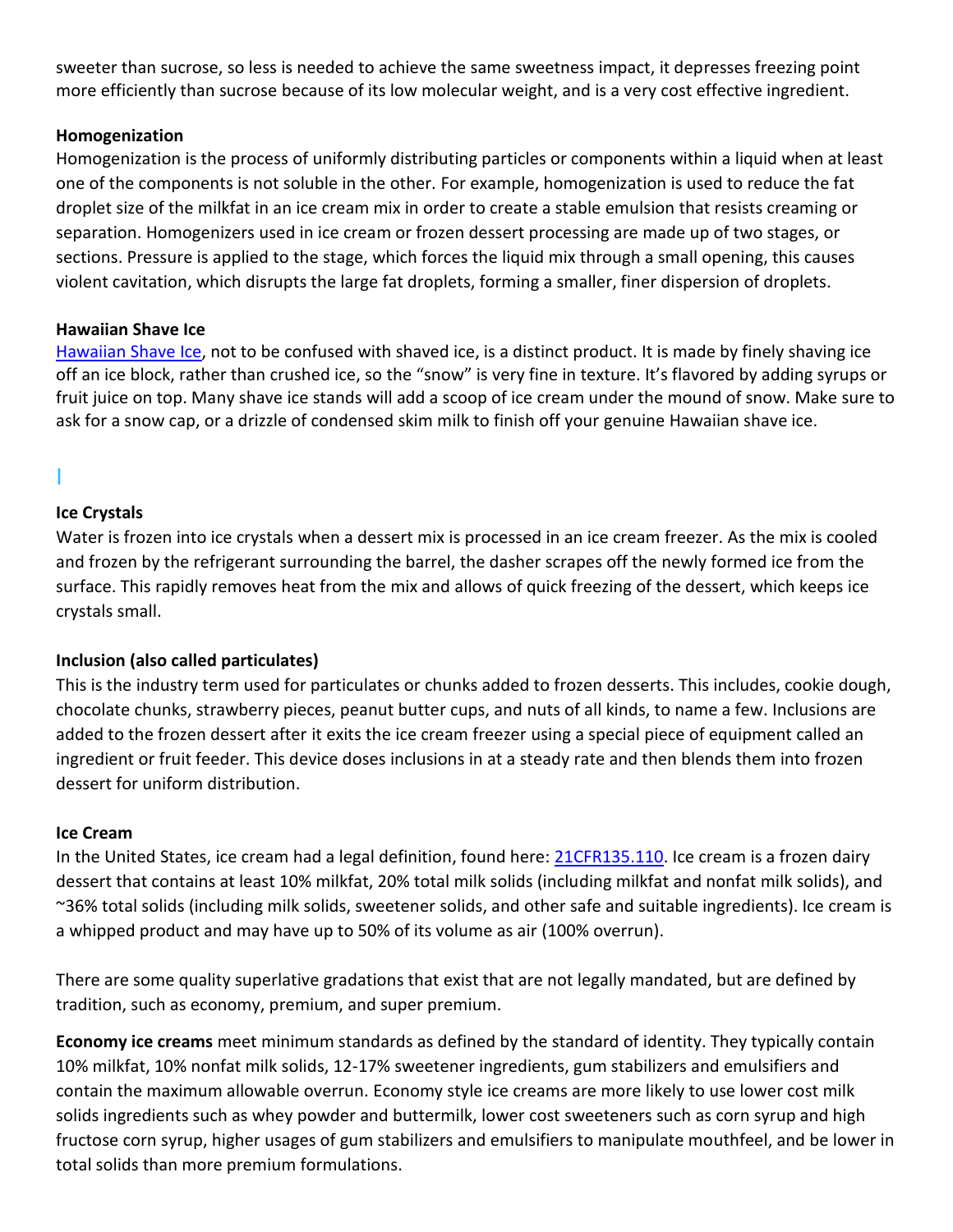**Premium ice creams** tend to have lower overrun (70% to under 100%) and higher fat contents (more than 10% milkfat) than regular economy ice cream, and the manufacturer uses higher quality ingredients.

**Super premium ice creams** spare no expense. They use high quality ingredients and simple mix formulas and high usage rates of any variegates and inclusions. They have high fat content, usually above 14% milkfat and very low overrun, usually below 50%.

Lower fat and calorie ice creams also exist. To the greatest extent possible, they must adhere to the standard of identity for ice cream, but are allowed to deviate in order to meet the other requirements for a nutrient content claims, such as reduced fat, low fat, or light.

**Reduced fat ice creams** contain at least 25% less total fat than the referenced product (either an average of leading brands, or the company's own brand)

**Light ice creams** contain at least 50% less total fat or 33% fewer calories than the referenced product (the average of leading regional or national brands).

**Lowfat ice creams** contain a maximum of 3 grams of total fat per serving (2/3 cup).

**Nonfat ice creams c**ontain less than 0.5 grams of total fat per serving (2/3 cup).

#### **Italian Ice**

Italian ice is a smooth, non-dairy frozen dessert. It contains no dairy, and is made in a similar manner to ice cream. Sweetened and flavored water is agitated during the freezing process to create very fine ice crystals, which yield a soft, smooth product. The freezing method and resulting texture are what makes Italian ice different from its more rustic counterparts, granita and shaved ice.

#### **IDFA (International Dairy Foods Association)**

IDFA is an organization consisting of the Milk Industry Foundation, National Cheese Institute, and International Ice Cream Association.

| ٦ |  |  |
|---|--|--|
|   |  |  |
|   |  |  |

K

L

#### **Lactase Enzyme**

Lactase is an enzyme that occurs naturally in the human body for the purpose of breaking down lactose into glucose and galactose.

#### **Lactose**

Lactose is a disaccharide made up of one molecule of glucose and one molecule of galactose held together by a β 1 $\rightarrow$ 4 glycosidic linkage.

#### **Lactose Intolerance**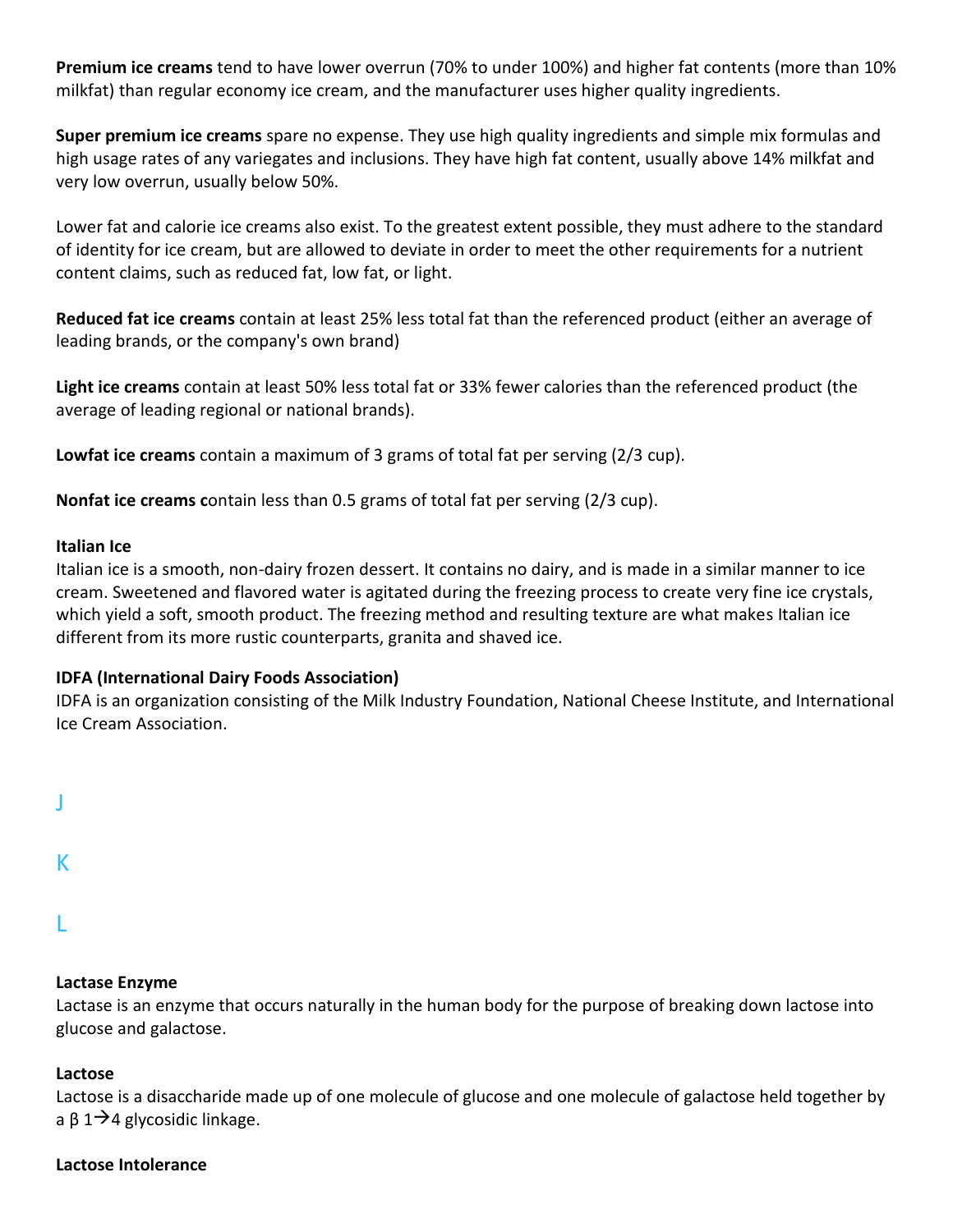Most people produce lactase enzyme naturally and are able to digest lactose when they are infants, but lose the ability during childhood or their early adult years. Lactase persistence in adults is actually pretty uncommon and is primarily found in people of Northern European ancestry. About 75% of the world's adult population is lactose intolerant. People who are lactose intolerant cannot digest lactose, so the sugar passes through the small intestine intact. This increases the osmotic pressure in the intestines causing water to rush in and dilute the high concentration of sugar. Once it reaches the large intestines there are loads of bacterial that will ferment the lactose and produce gas. This causes bloating, cramping, gas, and diarrhea.

For people who are lactose intolerant and also want to consume milk or milk products, lactose-free alternatives exist. The milk ingredients are treated with lactase enzyme to break down the lactose, this actually increase sweetness because glucose and galactose are much sweeter individually than lactose is.

# M

### **Mellorine**

Mellorine has a legal definition in the United States, which can be found here: [21CFR135.130.](https://www.accessdata.fda.gov/scripts/cdrh/cfdocs/cfcfr/CFRSearch.cfm?fr=135.130) Mellorine is an ice cream like product that uses vegetable fat as the primary fat source rather than cream (milkfat).

## **Milkfat (butterfat)**

Milkfat is exactly what it sounds like, it's the fat portion of milk. It is also commonly called butterfat. Cream, dried cream, plastic cream, butter, butteroil, anhydrous milkfat, are all sources of milkfat. All can be used as the primary milkfat source in ice cream.

### **Milk Solids Not Fat (MSNF)**

Milk solids not fat are exactly what they sound like, they are the nonfat components of milk, excluding water. MSNF are made up of lactose, whey proteins, casein proteins, minerals, vitamins, and naturally occurring acids. Sources of MSNF include: milk (whole and skim), concentrated milk, evaporated milk, sweetened condensed milk; superheated condensed milk, concentrated skim milk, evaporated skim milk, condensed skim milk, superheated condensed skim milk, sweetened condensed skim milk, sweetened condensed part-skim milk, nonfat dry milk, sweet cream buttermilk, condensed sweet cream buttermilk, dried sweet cream buttermilk, nonfat dry milk, reduced lactose nonfat dry milk, whey powder, milk protein concentrate and isolate, whey protein concentrate and isolate, ammonium caseinate, calcium caseinate, potassium caseinate, and sodium caseinate, hydrolyzed milk proteins.

## **Mono and Diglycerides (M&DG)**

Mono and diglycerides are a very commonly used emulsifier in frozen desserts. They are surface active, meaning they have the ability to decrease interfacial tension between the fat globules and the aaqueous serum phase of an ice cream mix. This surface activity is very important in order to create conditions in which partial coalescence, or fat destabilization, can occur during the dynamic freezing process.

**Modified milk ingredients:** Ingredients that are derived from milk but have been altered, such as calcium reduced skim milk, whey cream, whey butter, cultured milk products, casein and milk protein concentrates.

# N

# **Nonnutritive sweeteners (High intensity sweeteners)**

Nonnutritive sweeteners are ingredients whose primary purpose is to provide sweetness, but contain few or no calories. They are also called high intensity sweeteners as they are many times sweeter than sugar, so have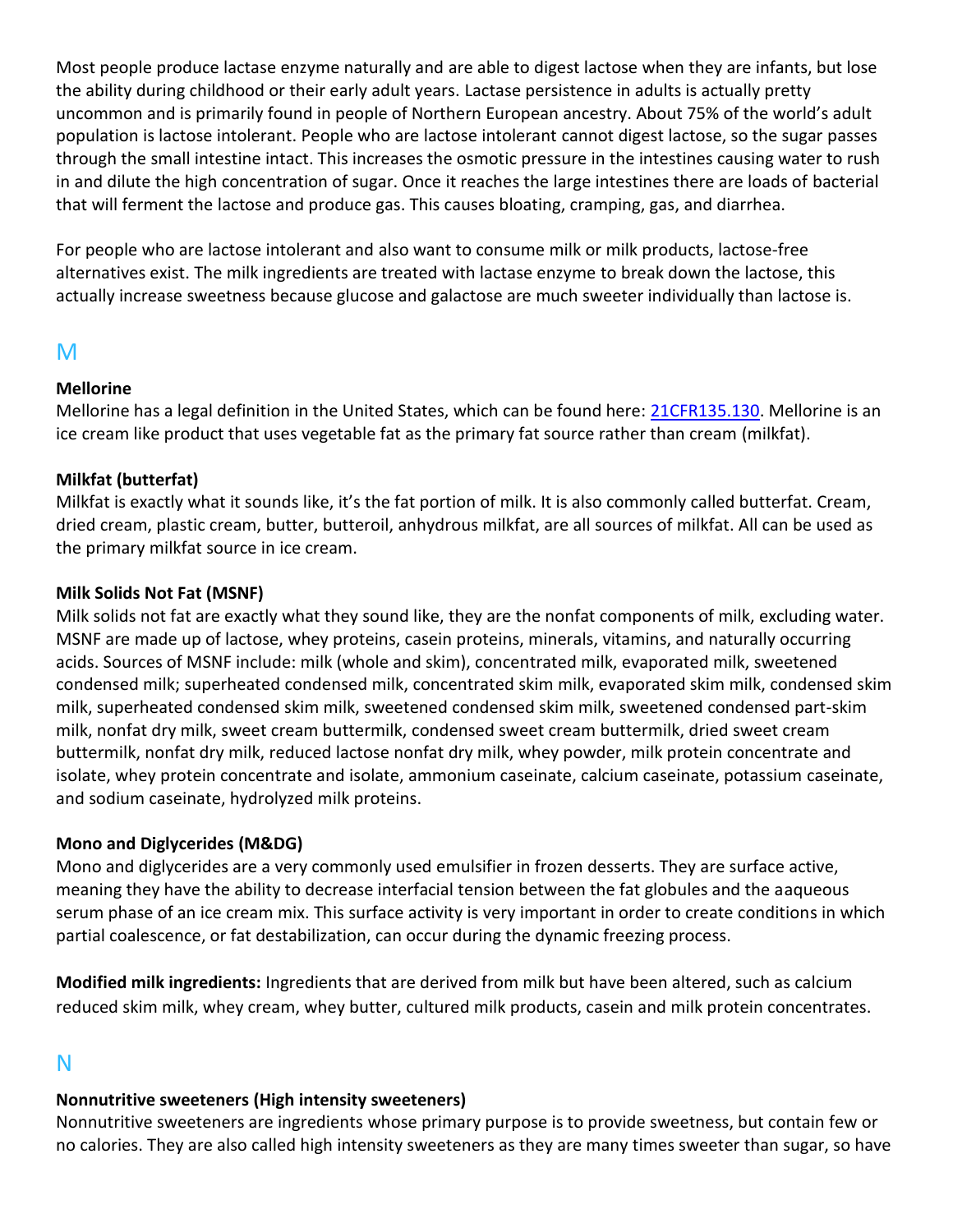very low usage rates. There are 8 FDA approved non-nutritive sweet in the US: acesulfame potassium, advantame, aspartame, monk fruit extract, neotame, saccharin, stevia, sucralose.

### **Novelties**

Novelties are typically individually wrapped or portioned frozen dessert confections. They often come on sticks, in cones, as sandwiches, as a bar, and even in cups. They may contain ice cream, but may also be any type of frozen dessert such as water ices, sorbets, popsicles, nondairy desserts, etc. The sky is the limit with novelties.

### **Nutrition Labeling and Education Act of 1990 (NLEA)**

The Nutrition Labeling and Education Act was signed into law on November 8, 1990 by President George H.W. Bush. The law gives the Food and Drug Administration (FDA) authority to require nutrition labeling for most foods regulated by the Agency; and to require that all nutrient content claims (ex: 'high fiber', 'low fat', etc.) and health claims meet FDA regulations.

# O

## **Overrun**

Overrun is the amount of aeration incorporated into a frozen dessert. More specifically, it is the percent volume increase. In ice cream, the amount of overrun is governed by federal standards. Finished ice cream must weigh at least 4.5lbs per gallons. This typically works out to be about 100% overrun, or the original volume of ice cream mix has increased by 100%, meaning 50% of the volume is air, and 50% of the volume is mix. If a product is 50% overrun, 25% of the volume is air, and 75% is mix.

# P

## **Partial Coalescence**

Partial coalescence, or fat destabilization, is a phenomenon that occurs in whipped cream and frozen desserts containing milkfat, and some types of vegetable fats. Because of the complex array of fatty acids and triglycerides, milkfat has a very wide melting range. Because of this property, even at low temperatures, within each fat droplet, there is a portion of solid and liquid fat. During the dynamic freezing process, when fat droplets collide, they stick together, but because of the solid fat portion, the majority of the original structure of each droplet is retained. This allows for grape like clusters of fat droplets to form. These partially coalesced fat globules will help stabilize air cells and create an internal scaffolding in the finished product. The degree of partial coalescence can impact melt rate as well as the perceived creaminess of the final frozen dessert. However, this phenomenon can be overexpressed, and lead to the formation of butter granules, which is considered a defect.

#### **Pasteurization**

Pasteurization is a heat treatment designed to destroy pathogenic bacteria (the kind of germs that make you stick) and to reduce the number of spoilage microorganism (the kind of germs that make milk sour and curdle and make your food go funky). Heating also helps to hydrate dry ingredients, activate certain ingredients like gums and emulsifiers, and develop flavor. Cooking dairy based mixes can create nice warm custardy flavors due to the Maillard Reaction. Pasteurization also liquefies all the fat, so efficient homogenization is possible.

There are 2 primary types of pasteurization: Vat pasteurization (also called low temperature long time, LTLT) and high temperature short time pasteurization (HTST). Vat pasteurization requires frozen dessert mixes to be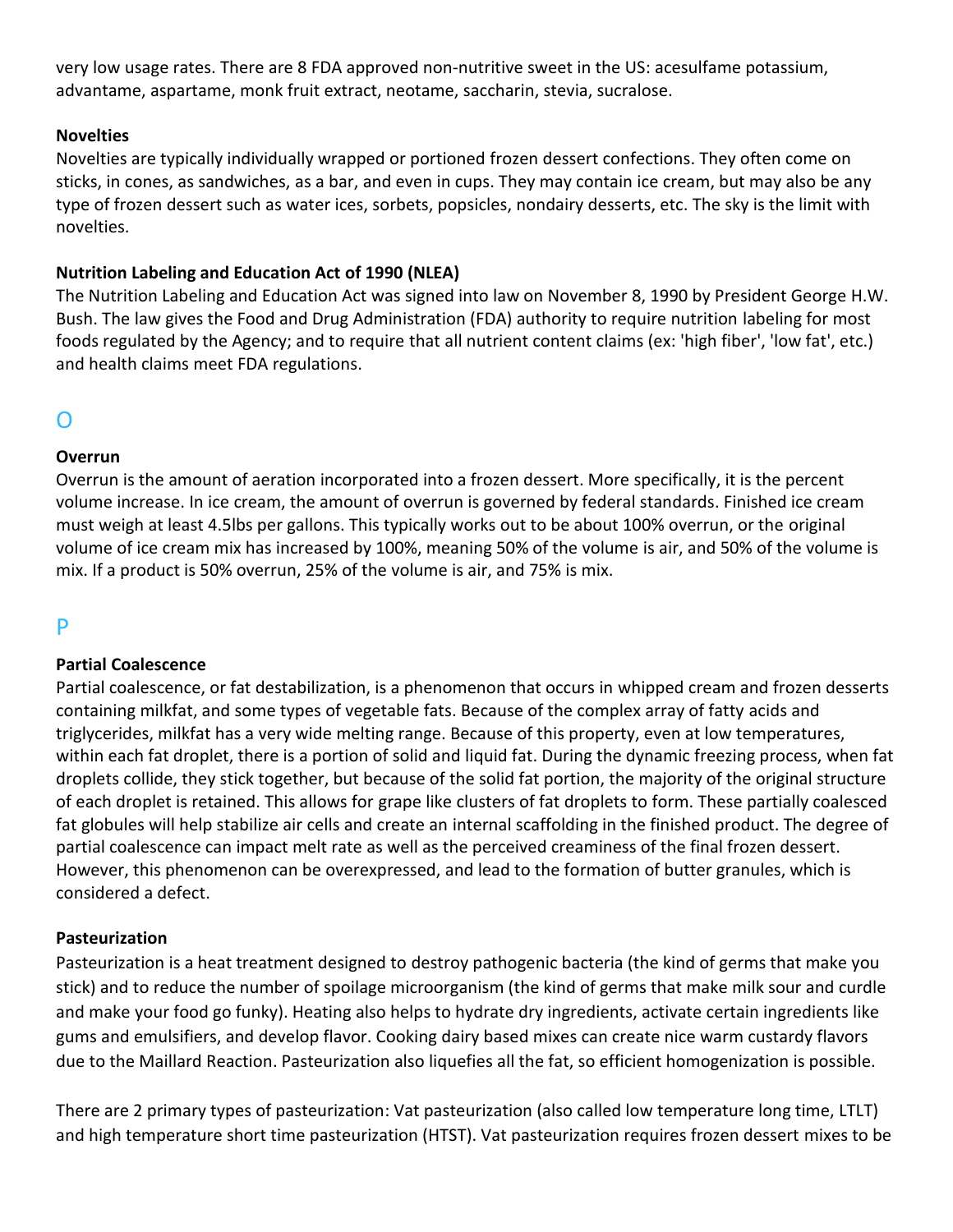heated to 155°F (68°C) for 30 minutes. HTST pasteurization requires mix to be heated to 175°F (79°C) for 25 seconds or to 180°F (82°C) for 15 seconds.

# Q

## **Quality Assurance and Quality Control**

[Quality assurance and quality control](https://asq.org/quality-resources/quality-assurance-vs-control) (QA/QC) are a part of a quality management program. QA are the defined qualities and implemented procedures to insure product is meeting expectations. QC is the actual inspection of product based on those defined criteria and procedures.

# R

## **Recall**

A [food recall](https://www.foodsafety.gov/recalls-and-outbreaks) is when a manufacturer removes a product from the market because they have reason to believe that it may contain a physical, biological, or chemical hazard. FDA and USDA can require a product to be recalled if the manufacturer will not voluntarily initiate the removal.

## **rBST (recombinant bovine somatotropin) and rBGH (recombinant bovine growth hormone)**

These are synthetic hormones that are given by injection to dairy cattle to increase milk production. It has been used in the United States since it was approved by the Food and Drug Administration (FDA) in 1993. Since 2000, its use has not been permitted in the European Union, Canada, Australia, New Zealand, Japan, and Israel.

# S

## **Serving size**

Also called a "reference amount customarily consumed per eating occasion" or RACC. The legal definition can be found in [21CFR101.12.](https://www.accessdata.fda.gov/scripts/cdrh/cfdocs/cfcfr/cfrsearch.cfm?fr=101.12) This quantity is designed to be representative of the amount actually consumed for a given product or product category. For example, in 2020 the RACC for ice cream and frozen desserts (including novelties) was increased from 1/2 cup to 2/3 cup, which was found to be more representative of the actual amount consumer eat as one serving.

## **Soft-Serve**

Soft-serve can either refer to the consistency of a frozen dessert or a style of dispensing a frozen dessert. When referring to the consistency, all "hard pack" ice cream/ frozen dessert that is available in pints and cartons at the grocery store was in a soft-serve consistency when it was packaged. In order for product to be efficiently filled into cups, pints, and pails, the frozen dessert needs to be in a semi frozen state, so that it can fill the container from the bottom up, without leaving empty pockets. A softer consistency aids in this. For distribution purposes, that product is then frozen or hardened further to increase its stability. When referring to the style, a soft serve ice cream freezer is designed to freeze product on demand, which allows for that lovely soft consistency that is perfect served fresh on a cone or in a dish.

## **Smoothie**

A smoothie is a blended semi frozen drink that is often fruit based but may also contain vegetables. Ice cream, ice, protein powder, nut butters, healthful oils, and vitamins as common additions. Often designed or marketed to be healthy.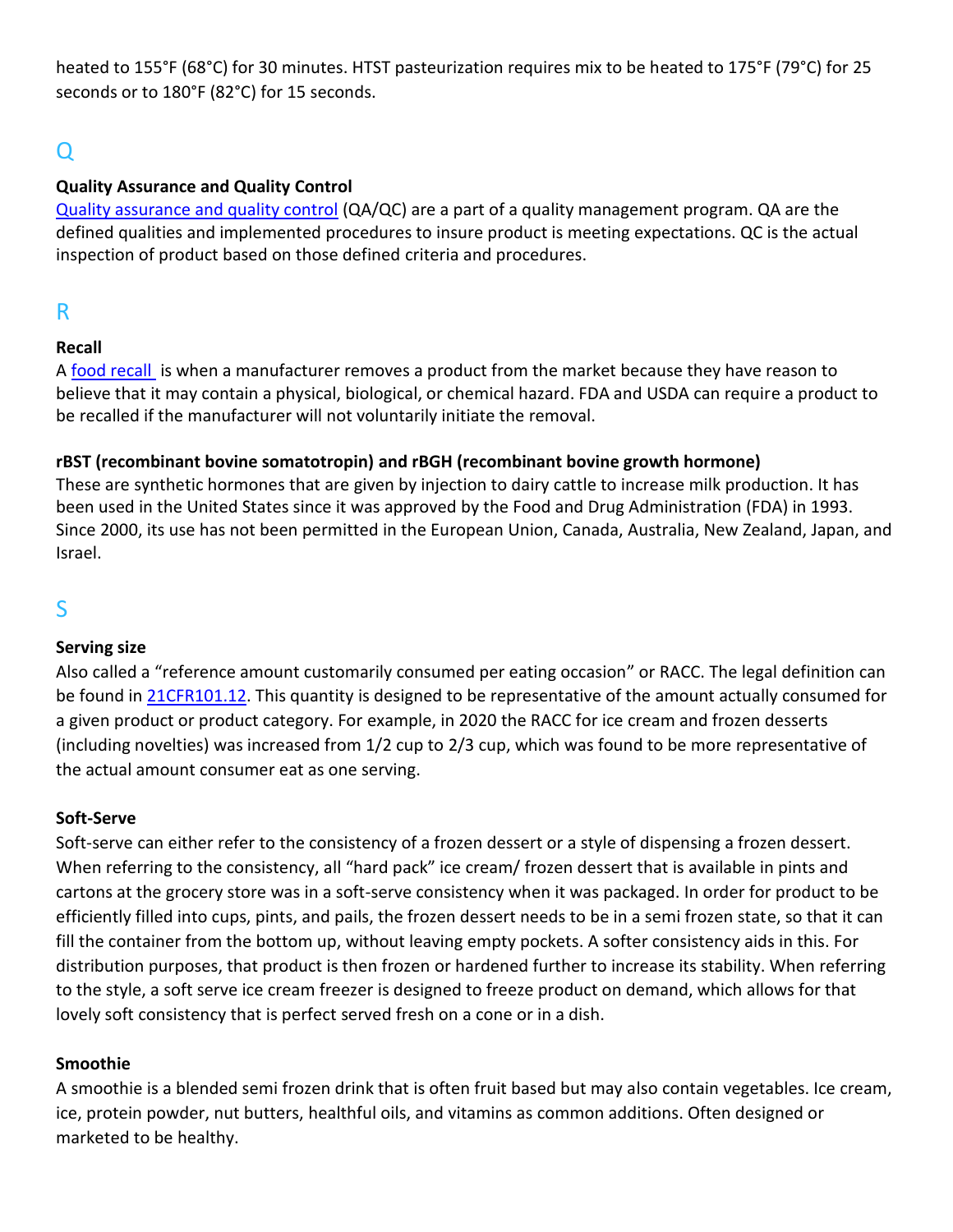## **Standard Plate Count (SPC)- see aerobic plate count**

## **Standard of Identity**

[Standards of identity](https://www.fda.gov/about-fda/histories-product-regulation/food-standards-and-peanut-butter-jelly-sandwich) in the United States came into existence after the passage of the 1938 Food, Drug, and Cosmetic Act. It gave the FDA the power to create legal mandatory requirements for commercially available food products. SOI's are designed as consumer protection measures, to guarantee that products sold in the US adhere to those requirements and use safe and suitable ingredients.

### **Sweeteners (nutritive)**

Nutritive sweeteners are ingredients that provide both sweetness impact and contribute caloric value and total solids. They are also important ingredients used to depress the freezing point of frozen desserts. Common nutritive sweeteners include, cane or beet sugar, corn syrup, high fructose corn syrup, honey, maple syrup, fruit juices concentrates, etc.

### **Sugar Alcohols**

Sugar alcohols are derived from sugars and can be found in natural sources or produced by hydrogenating mono and disaccharides. Sugar alcohols are typically lower in sweetness than sucrose but also lower in calories and have lower glycemic responses. Which makes them ideal for people with diabetes or are following a low carbohydrate diet. Sugar alcohols also contribute to freezing point depression.

#### **Stabilizers**

Stabilizers are ingredients, usually derived from plants, that are used in frozen desserts as an insurance policy to protect ice crystals from growing too big, causing an icy defect. Examples of common stabilizers used in commercial ice creams are: guar gum, locust bean gum, and carrageenan.

#### **Sherbet**

Sherbet also has a legal definition in the US, found here: [21CFR135.140.](https://www.accessdata.fda.gov/scripts/cdrh/cfdocs/cfcfr/CFRSearch.cfm?fr=135.140) Sherbet is a very low-fat frozen dairy product. Unlike ice cream, sherbet contains a mere 1-2% butterfat and 2-5% total milk solids. Sherbet is often found in fruit flavors, most notably orange, raspberry, and lime. In many European countries, sherbet and sorbet are synonymous, both terms being used for a non-dairy type of frozen dessert.

#### **Slush, Slushie, or Slushy**

"Slush" is the common term given to frozen carbonated beverages. These beverages are frozen while being constantly churned in a machine that doubles as a dispenser. Slushies are also known as Slurpees, frozen Cokes, or ICEEs and are a popular item sold in convenience stores.

#### **Sno Cone**

Sno Cones are a popular summertime treat in the Southern United States. They consist of a ball made from finely shaved ice topped with bright colored flavored syrups.

#### **Sorbet**

Sorbets are a frozen, non-dairy dessert made with sugar, water, and a fruit puree or other flavoring. Sorbets have a fine, soft texture due to constant churning during the freezing process. Sorbets are sometimes also flavored with wine or liqueur in addition to fruit.